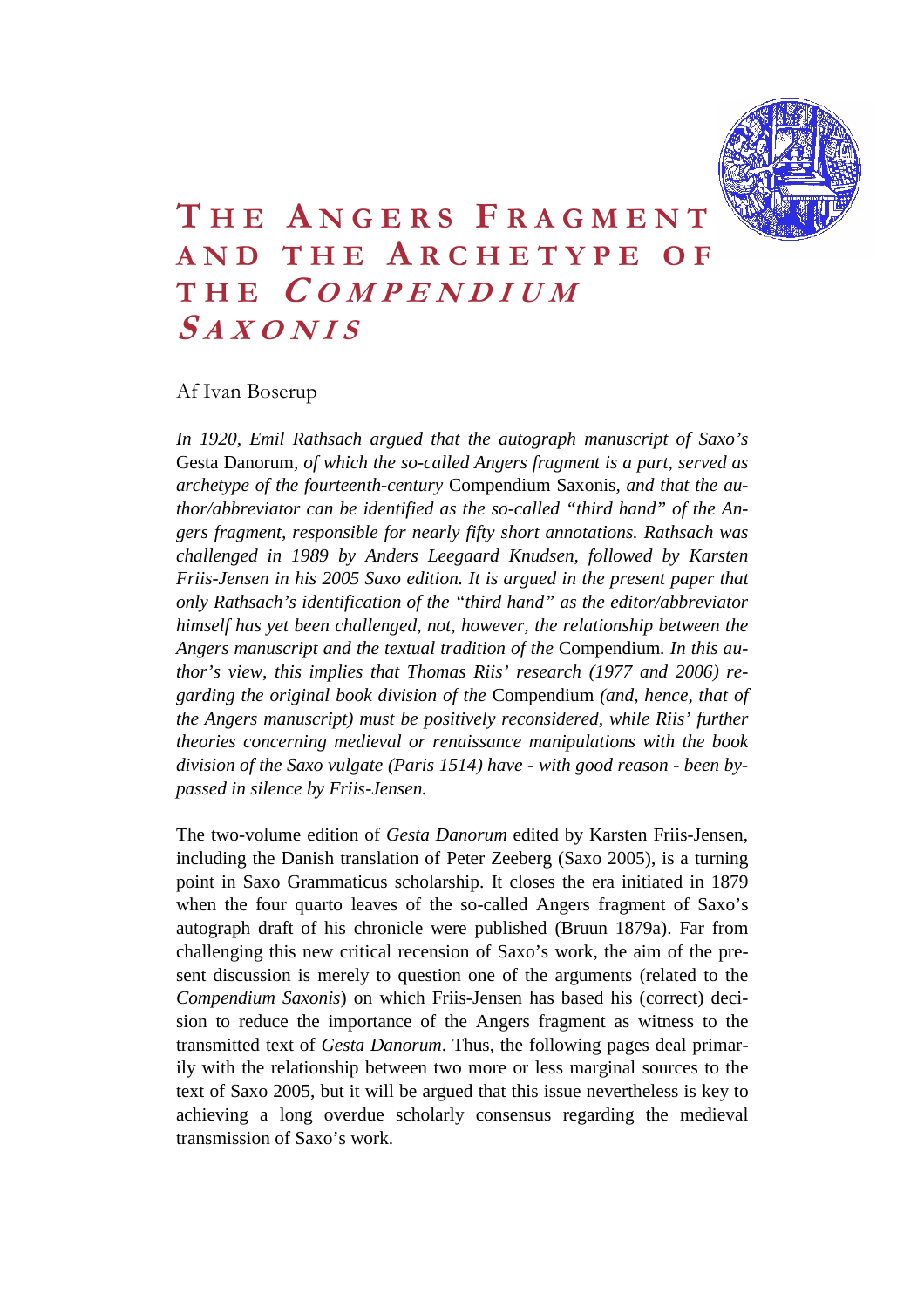#### **1. 1879-2005**

 $\overline{a}$ 

In spite of Bruun's masterly introduction and thoroughly commented transcription and in spite of the simultaneously published photolithographic facsimile (Bruun 1879b), the many tantalizing features of the Angers fragment soon fostered far-fetched speculations among foreign scholars unacquainted with the remainder of the available sources on Saxo's work. Later, in the early twentieth century, new, detailed investigations of the Angers fragment and its text led to doubts regarding the reliability of the version of the *Gesta Danorum* given by Christiern Pedersen's *editio princeps*, Paris 1514. This distrust became particularly acute after Sofus Larsen had convincingly demonstrated that Bruun's identification of two main hands in the Angers fragment could not be sustained, and that both the "first hand" and the "second hand" should be attributed to Saxo himself (Larsen 1925, 44).

Bruun had strongly warned against taking the Angers fragment as a point of departure for applying hypercriticism to the text of the Paris edition (1879a, xxv, note 3), but Jørgen Olrik and Hans Ræder (Saxo 1931) did not listen, and the criticism subsequently levelled from many quarters against their Saxo edition was "deserved", as Friis-Jensen squarely states in the *Introduction* to Saxo 2005 (37). However, the widespread distrust of the text represented by the Paris edition, which in Saxo 1931 manifested itself through unbridled conjectural criticism, was echoed many decades later by the renowned paleographer Erik Kroman. He stated that Christiern Pedersen as editor had taken "great liberties" regarding orthography "and other matters" (Kroman 1971, 73). A few years later, Thomas Riis assigned to Christiern Pedersen a number of alterations of the division into books of Saxo's work (Riis 1977, 14-30; restated in Riis 2006 with some modifications), while Michael Linton suggested that Christiern Pedersen - or rather his printer, the illustrious humanist Josse Bade (*Jodocus Badius Ascensius*)  had rewritten Saxo's unpolished work into exquisitely classicized Latin phrases which were then passed through his press under Saxo's name (Linton 1983).<sup>1</sup>

In contrast, Saxo 2005 is based on the assumption that the text of the Paris edition loyally reproduces a medieval vulgate that represents as faithfully as possible (through an unknown but probably small number of intermediary copies) Saxo's final version of his work. In Saxo 2005, the Angers fragment has no privileged position because of its status as a unique autograph draft that allows us to contemplate Saxo "working in his study", and it

<sup>&</sup>lt;sup>1</sup> Friis-Jensen (1989, 323 f.) has called attention to the somewhat similar theory of the Swedish theologian and bishop of Härnösand Carl Gustaf Nordin (1749-1812), renowned as a "critic *in absurdum*", according to *Svenskt Biografiskt Lexikon*.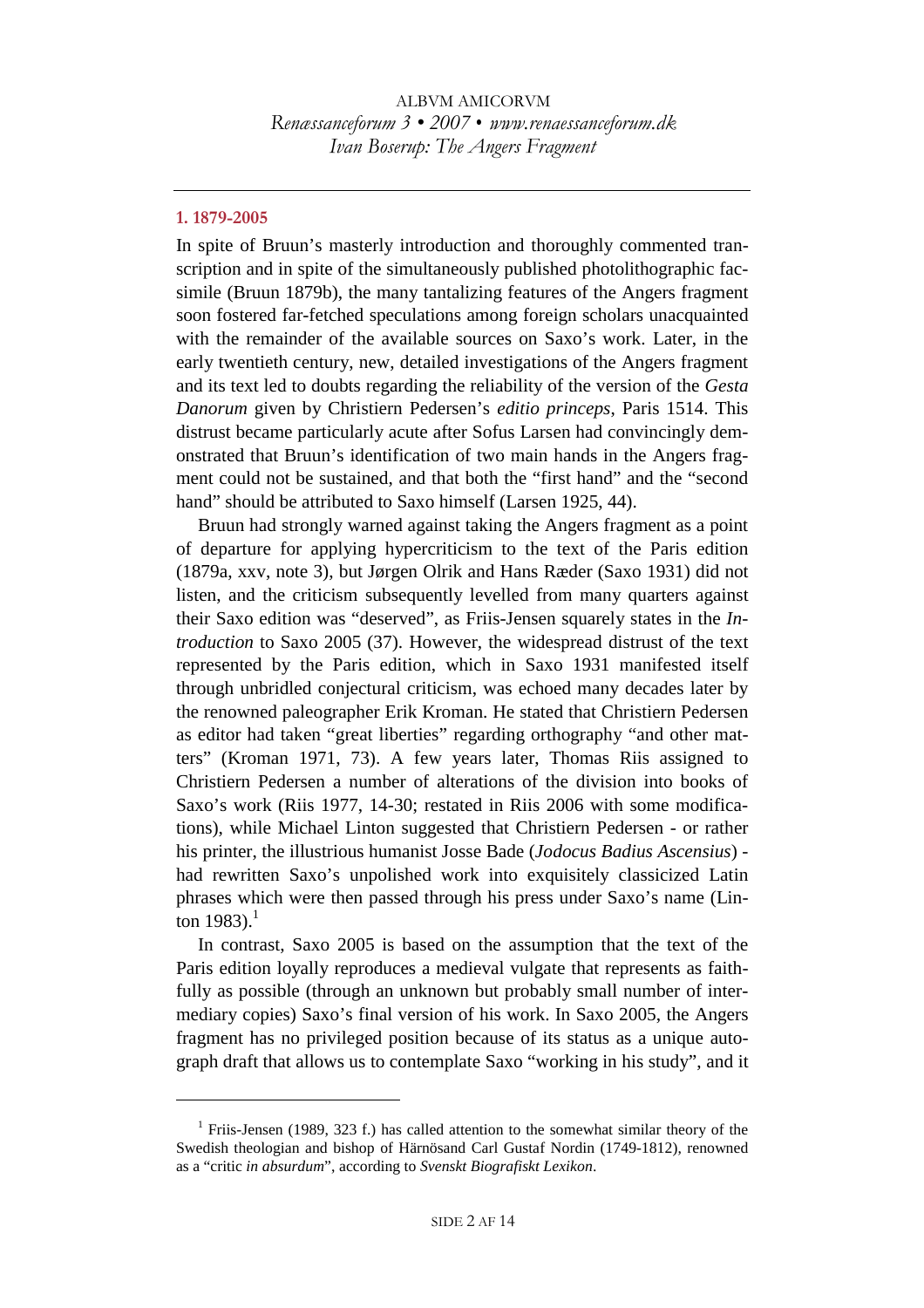has not been allowed to vouch for textual transpositions and hosts of unnecessary conjectural corrections of the Paris edition, as had occurred in the case of Saxo 1931. After nearly a century and a half during which the Angers fragment has dominated the scene, directly or indirectly, the spectre of the "Angers manuscript" (or the "Angers version") of *Gesta Danorum* is in Saxo 2005 at last considered throughout as a separate entity which a modern editor should not endeavour - at any cost **-** to bring into harmony with the medieval Saxo vulgate (see fig.  $1$ ).<sup>2</sup> In contrast, the medieval Saxo vulgate is in Saxo 2005 rehabilitated as no less original or authentic than the version of the manuscript of the Angers fragment, and much work has been invested by Friis-Jensen into documenting its text as thoroughly as possible with the help of direct and indirect witnesses, that is, respectively, the surviving fragments of medieval Saxo manuscripts and quotations by medieval authors, particularly Albert Krantz.<sup>3</sup>

Friis-Jensen has convincingly demonstrated that it is possible to argue cogently for the authenticity of the text of the Paris edition, and he has carried out successfully the painstaking editorial work that confirms the adequacy of the assumptions on which his pathbreaking edition is based.

#### **2. An Open Issue?**

 $\overline{a}$ 

As a long-time friend and Saxo co-militant, I should like to express my respect and gratitude towards the honoree of the present *Festschrift* by taking up a codicological issue of the transmission of Saxo's text, prompted by the publication, a few months after the appearance of Saxo 2005, of Thomas Riis' *Einführung in die Gesta Danorum des Saxo Grammaticus* (Riis 2006).

In the second chapter, entitled "Die Komposition der Gesta Danorum" (21-39), Riis has revamped the theory which he ventilated for the first time

<sup>&</sup>lt;sup>2</sup> In consequence, the *Introduction* to Saxo 2005 wastes no time on a detailed historiography of the Angers fragment, and states on p. 39 (augmented by my explicative additions in square brackets): "... the critical apparatus of [Saxo 2005] does not register all the numerous divergences in [the Angers fragment] compared with [the Paris edition], but only variant readings which may have belonged to [Saxo's final version] or may shed light on doubtful readings in [the Paris edition]." 3

 $3$  The typology of sources in Saxo 2005, though helpful, seems not entirely satisfactory with regard to the Angers fragment and the *Compendium*. The latter is listed and discussed as an item of "The direct textual tradition" (38-43), but as the quotation in the preceding footnote seems to indicate, and as will further be argued below, the Angers fragment is in Saxo 2005 treated in the same way as texts that belong to "The indirect textual tradition" (43-46), such as the *Compendium* and Albert Krantz's Saxo paraphrases. However, within the framework of Saxo 2005, the Angers fragment falls instead within a third category of textual sources, which one could call "Drafts and earlier versions". It is argued below that the *Compendium* - as witness to the "Angers manuscript" - would belong to the same category.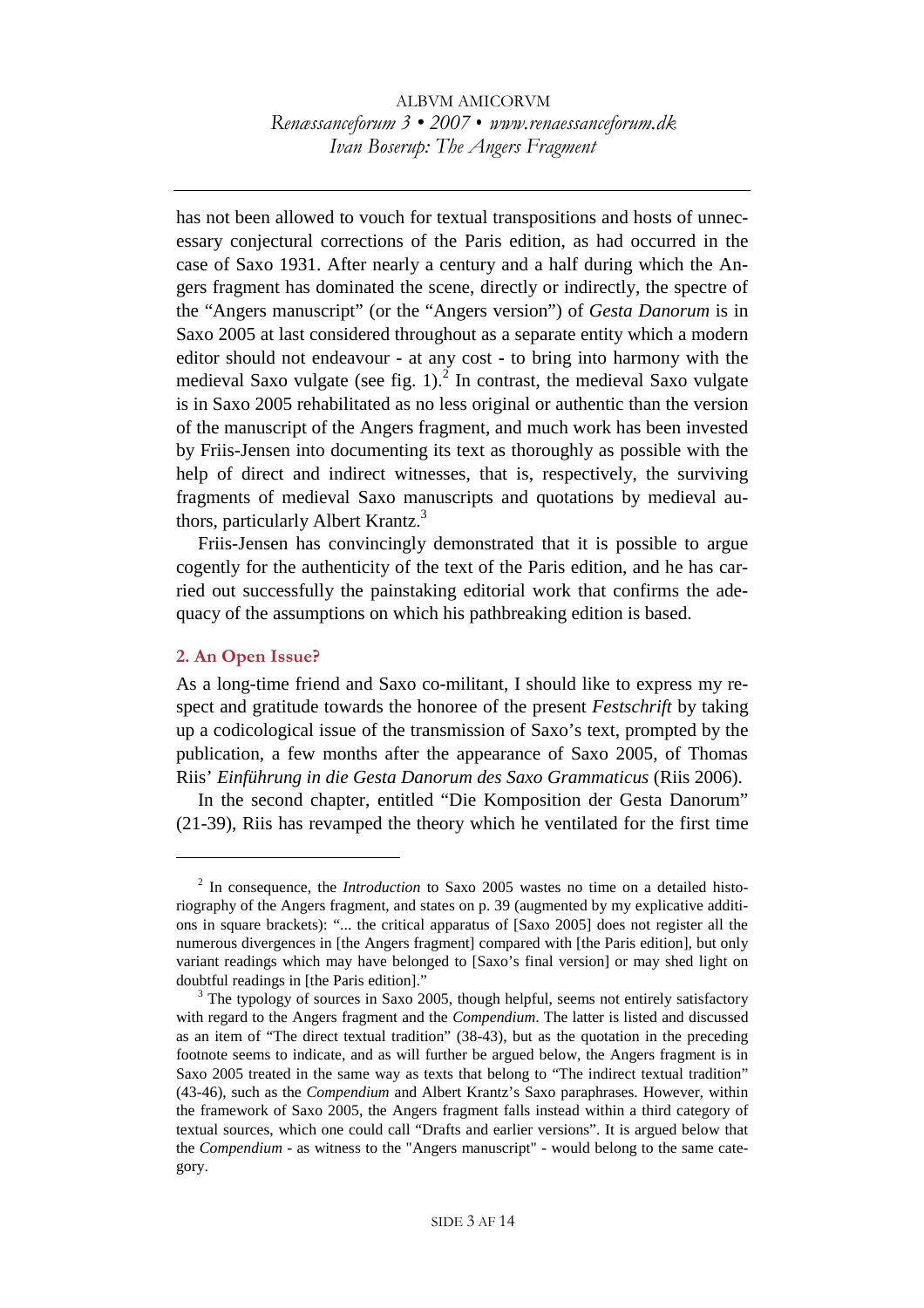in 1977 concerning an original book division of Saxo's work allegedly documented in the anonymous *Compendium Saxonis*, a fourteenth-century Latin abridgment of Saxo. As Riis has convincingly demonstrated, the layout of the modern edition of the *Compendium* (Gertz 1918) gives an inadequate impression of the degree to which a book division corresponding to that of the Paris edition is documented by the manuscripts of the *Compendium.*<sup>4</sup> Based on a meticulous comparison of the structuring elements of the four medieval *Compendium* manuscripts, Riis has reconstructed and interpreted a book division of the archetype of the *Compendium* that differs substantially from that of the Paris edition, and which, according to him, reflects Saxo's own and original book division. Insofar as the book division of the Paris edition is concerned, Riis considers it to be the result of manipulations of either Christiern Pedersen in the early sixteenth century (so, Riis 1977, 30) or of an anonymous editor of Saxo's work sometime in the thirteenth century (so, Riis 2006, 37).

In order to understand why Riis can consider the book division of the *Compendium*, composed more than one hundred years after Saxo's death, to be "original", one must take into account that although Emil Rathsach's paper from 1920 remains unmentioned by Riis both in 1977 and in 2006, he takes for granted - as many other scholars have done - that Rathsach was right in suggesting that the *Compendium* is derived directly from the manuscript to which the Angers fragment once belonged.<sup>5</sup> Rathsach's theory implies that the Angers manuscript probably encompassed all of the *Gesta Danorum***.** <sup>6</sup> An important but not decisive element in Rathsach's argumentation is the demonstration that the nearly fifty annotations in the Angers fragment penned by the so-called "third hand" consist of notes-to-self by a reader that could well have been the author/abbreviator of the *Compendium*, because some of them do seem to be picked up by expressions used in the abbreviated paraphrasing of the *Compendium*.

The standpoint of Riis 2006 concerning the status of the text of the Paris edition differs so much from that of Friis-Jensen in Saxo 2005 that it would seem that there is still a very long way to consensus among Saxo scholars regarding fundamental questions of the textual transmission of the *Gesta* 

<sup>&</sup>lt;sup>4</sup> Riis 1977, 14, introduces his investigation with the following words (my emphasis): "L'*Abbreviatio* (ou *Compendium*) *Saxonis* semble avoir la même division en livres que l'édition princeps ...".

<sup>&</sup>lt;sup>5</sup> In Riis 2006, 30 and 35, the derivation of the *Compendium* from the Angers manuscript is expressed by referring to the *stemma* in Boserup 1981, 10, where reference is made to Rathsach. 6

 $6$  Rathsach 1920, 123 f., adduces circumstantial evidence to the effect that the Angers manuscript continued "at least into Saxo's book 8".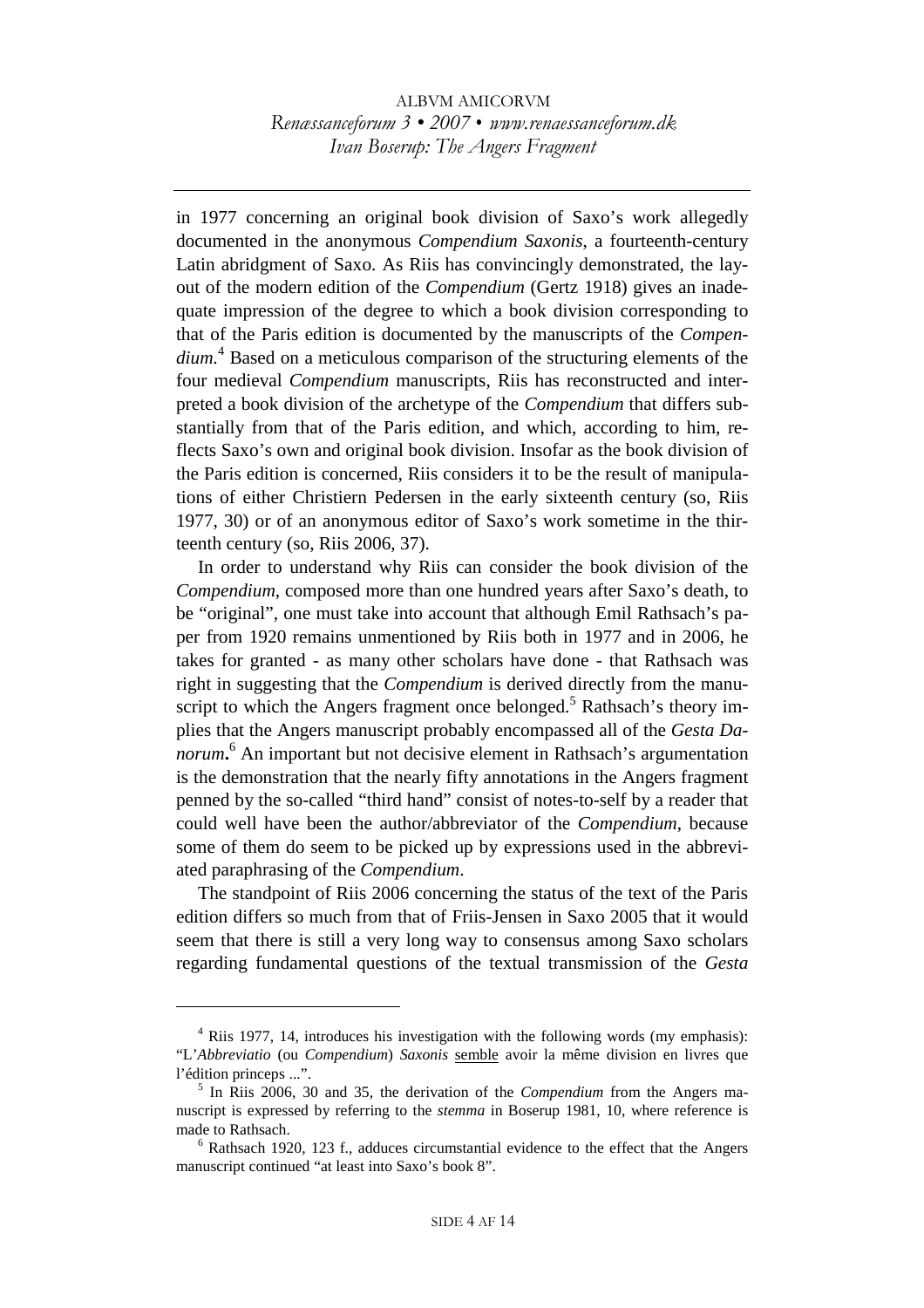*Danorum*. Is it still a matter of serious discussion whether the Paris edition reproduces Saxo's authentic work? Considered from a post-Saxo 2005 perspective, and without going into the minute details and hermeneutic challenges of the book division of the *Compendium*, there seem to be two disputed issues: First, what is the place of the *Compendium* in the textual tradition of Saxo? Is the *Compendium* derived from the Angers manuscript, as Riis assumes, or should it be considered, as the *Introduction* to Saxo 2005 suggests, as simply another witness to the medieval Saxo vulgate? Second, if the *Compendium* does derive from the Angers manuscript, what should be the default assumption regarding the authenticity of the latter and of the medieval vulgate, respectively, in cases where it can be documented that the tradition of *Compendium*-cum-Angers manuscript deviates from that of the Paris edition? Must the latter be rejected as inauthentic?

#### **3. The "long insert" of the Angers Fragment**

In Saxo 2005, as mentioned, the *Compendium* is a representative of the same tradition (the medieval Saxo vulgate) as the *editio princeps*. All textual witnesses here derive from one lost hyparchetype, [y], itself derived through  $[x]$  - from the Angers manuscript, which in turn is devoid of any known direct descendent other than [x], "Saxo's own manuscript of the final version of his work" (Saxo 2005, 38)



#### *Fig. 1. Stemma of Saxo 2005, 17 (abbreviated and simplified).*

This *stemma* matches the annotation in the critical apparatus of Saxo 2005 concerning the overall sequence of the clauses of the description of King Scioldus found in and around the famous so-called "long insert" in the right margin of the first page (fol. 1r, called "1a") of the Angers fragment (see fig. 2, and fig. 3, cols. 1 and 2). The text as published in Saxo 2005 follows the sequence given by the Paris edition (fig. 3, col. 4), accompanied by the following critical annotation: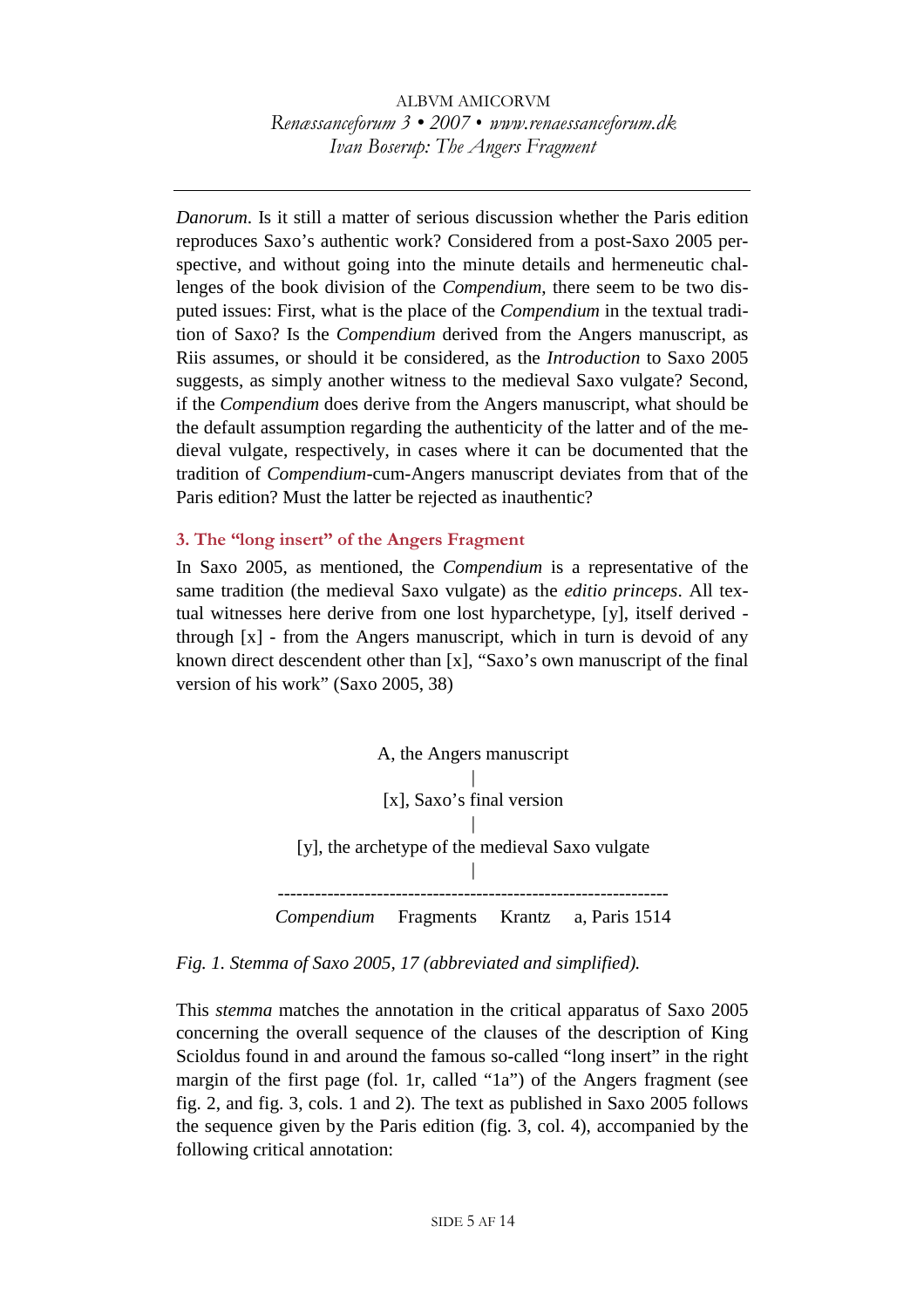3,3(2) 1 Hic - 8 debere uerba hoc loco praeb. a, sicut sine dubio exemplaria Compendii et Krantzii; in A margini ascripta sunt et post 1,3,1,9 inserenda, ut nota indicat, quare illuc transposuerunt Olrik/Ræder 7

In other words, if we had at our disposal the manuscripts which the author/abbreviator of the *Compendium* and Albert Krantz, respectively, had at their disposal, they would confirm the sequence displayed by the Paris edition; only the Angers fragment, according to Saxo 2005, goes against this mutually-supportive triad of witnesses regarding the location of the "long insert" (none of the other Saxo fragments overlaps with the passage covered by the Angers fragment).

Specimen plerebar tanta q noohl em expimenta fuere ut ab ipo ceti canoz re - aef commum qua nocabulo feoloungi un euparencur Precurrebac igirm leiolo meni coniplementii ammi maturatte conflictuf q: gellit quoz eum un frecta wem caf ce paciebatur. nquo annovum tutif q: peur fu obaluiloa faxonum regift Lam qu'i fumme pulétionne intuitu pollu emoand t heuribem nuper labar cum feato allemannie fatiapa el dem puelle competitore teutonu-danor q excercitu inspectante expuncacione di micauit interfecto q; co omnem allema mannov genrem pudear ductf fin in *Friburo* abegut. teruu debellaran tribut lege choer cunia *erboratia pe* er film fino Coluchat Omning algorit  $\omega$ ali

 $\overline{a}$ 

*Fig. 2. The Angers fragment, fol. 1r ("1a"). The Royal Library, Ny Kongelig Samling 869g 4°.*  Courtesy of The Royal Library, Copenhagen*.*

<sup>7</sup> Translated (with my square-bracketed expansions): "The passage 1,3,3(2),1 *Hic* - 8 *debere* appears in this location [following 1,3,2(3)] in the Paris edition, as they undoubtedly did in the exemplars of the author of the *Compendium* and of Krantz; in the Angers fragment, this passage is added in the margin, and it should be inserted after 1,3,1,9, as indicated by a reference mark, and it was therefore transposed to that location by Olrik and Ræder [Saxo 1931]."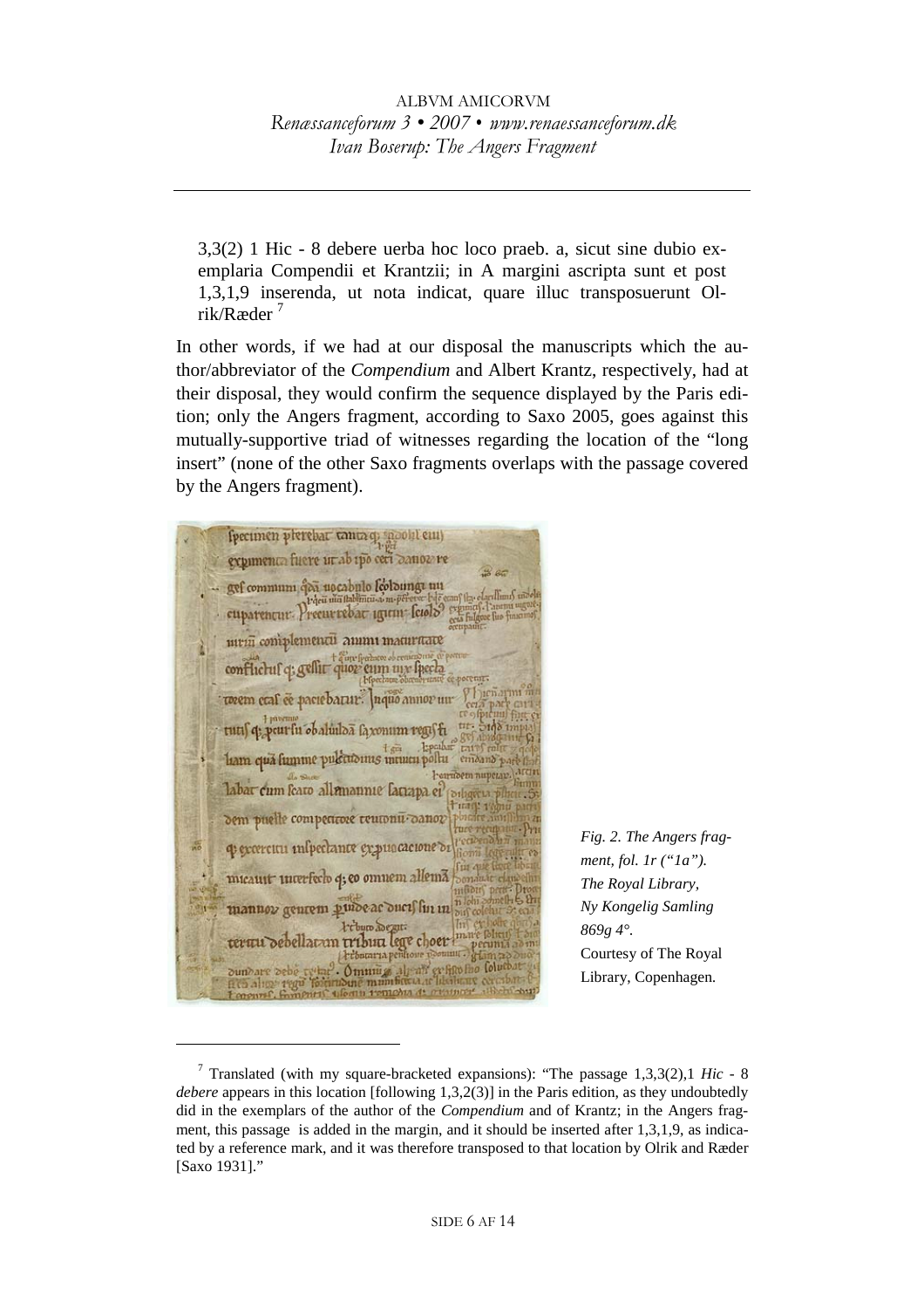| Angers fragment,                | Angers fragment,                         | Compendium                                 | Saxo, Paris 1514                                      | Saxo, Krantz                             |
|---------------------------------|------------------------------------------|--------------------------------------------|-------------------------------------------------------|------------------------------------------|
| main text (fair copy)           | interlinear and                          | <b>Saxonis</b>                             | (full text)                                           | (abbreviation and                        |
|                                 | marginal additions                       |                                            |                                                       | <i>paraphrase</i> )                      |
| (line nos. on fol.1a)           | (line nos. in the                        | (line nos. in Gertz'                       | (clause nos. in Saxo                                  | (lines in Strasbourg                     |
|                                 | "long insert")                           | edition, p. 221)                           | 2005, p. 88)                                          | 1546 edition)                            |
| $I = 1-4$ specimen              |                                          | $I = 16$ [specimen]                        | $I = 3,1,7$ specimen                                  | $I = 7,32-35$ spe-                       |
| præferebat  nuncu-<br>parentur. |                                          | preferebat                                 | præferebat  nuncu-<br>parentur.                       | cimen præferebat<br>nuncuparentur.       |
|                                 |                                          |                                            | $\Pi = 3,1,8$ Idem                                    |                                          |
|                                 |                                          |                                            | excitabat.                                            |                                          |
| $III = 4-7$ Præcurre-           | [interlinear variant:]                   | $III = 16-17$ uix                          | $III = 3,1,9$ Præcurre-                               | $III = 7,35-37$ Præcur-                  |
| bat  uix spectato-              | esse poterat.                            | inspectator esse                           | bat  uix spetator ob                                  | rebat  uix spectator                     |
| rem ætas esse patie-            | [interlinear refer-                      | poterat.                                   | teneritudinem esse                                    | ob teneritudinem                         |
| batur.                          | ence:] ://                               |                                            | poterat.                                              | atatis esse poterat.                     |
|                                 | IV A $(1-4)$ [mar-                       | IV $A = 17-18$ Nec                         |                                                       |                                          |
|                                 | ginal addition:] ://<br>Hic non armis    | minus uirtutibus                           |                                                       |                                          |
|                                 | modo  extitit.                           | quam uiribus                               |                                                       |                                          |
|                                 | $B(4-10)$ Siquidem                       | $B = 18-19$ Nam                            |                                                       |                                          |
|                                 | impias leges                             | impias leges                               |                                                       |                                          |
|                                 | præstitit.                               |                                            |                                                       |                                          |
|                                 | $C(10-13)$ Sed et                        |                                            |                                                       |                                          |
|                                 | uel itaque regnum                        |                                            |                                                       |                                          |
|                                 | recuperauit.                             |                                            |                                                       |                                          |
|                                 | $\overline{\mathbf{D}}$ (13-15) Primus   |                                            |                                                       |                                          |
|                                 | rescindendarum<br>edidit.                |                                            |                                                       |                                          |
|                                 | E (16-18) Serui                          |                                            |                                                       |                                          |
|                                 | quem forte libertate                     |                                            |                                                       |                                          |
|                                 | par esset.                               |                                            |                                                       |                                          |
|                                 | $\bf{F}$ (18-25) Proceres                |                                            |                                                       |                                          |
|                                 | non solum                                |                                            |                                                       |                                          |
|                                 | $G(25-26)$ Omnium                        |                                            |                                                       |                                          |
|                                 | as alienum                               |                                            |                                                       |                                          |
|                                 | certabat.                                |                                            |                                                       |                                          |
|                                 | $H(26-[28])$ Ægros<br>uel egentes fomen- | $H = 19-22$ de infir-<br>mis et pauperibus |                                                       |                                          |
|                                 | tis  [suscepisse                         | dicens  suscepisse.                        |                                                       |                                          |
|                                 | testatus.]                               |                                            |                                                       |                                          |
| $V = 7-15$ In quo               | [interlinear variant:]                   | $V = 22-25$ Hic ob                         | $V = 3.2$ In quo an-                                  | $V = 7,38-8,2$ In quo                    |
| annorum  Aluil-                 | tributaria pen-                          | amorem  Alwilde                            | norum tributaria                                      | annorum  tributaria                      |
| dam  tributi lege               | sione perdomuit.                         | tributariam fecit.                         | ditione perdomuit.                                    | ditione perdomuit.                       |
| choercuit.                      |                                          |                                            |                                                       |                                          |
|                                 |                                          |                                            | IV $A = 3,3,1$ Hic non                                | IV $A = 8,2-3$ Hic non                   |
|                                 |                                          |                                            | armis modo  extitit.<br>$\overline{B}$ 3,3,2 Siquidem | armis modo  extitit.<br>B 8,3-5 Siquidem |
|                                 |                                          |                                            | impias leges                                          | impias leges                             |
|                                 |                                          |                                            | præstitit.                                            | præstitit.                               |
|                                 |                                          |                                            | C 3,3,3 Sed et                                        | C 8,5-6 Set et ditio-                    |
|                                 |                                          |                                            | regnum  recu-                                         | nem  recuperauit.                        |
|                                 |                                          |                                            | perauit.                                              |                                          |
|                                 |                                          |                                            | $D$ 3,3,4 Primus                                      |                                          |
|                                 |                                          |                                            | rescindendarum<br>edidit.                             |                                          |
|                                 |                                          |                                            | E 3,3,5 Serui quem                                    |                                          |
|                                 |                                          |                                            | libertate  par esset.                                 |                                          |
|                                 |                                          |                                            | G 3,3,6 Omnium æs                                     |                                          |
|                                 |                                          |                                            | alienum  certabat.                                    |                                          |
|                                 |                                          |                                            | $H$ 3,3,7 $E$ gros fo-                                |                                          |
|                                 |                                          |                                            | mentis  suscepisse                                    |                                          |
|                                 |                                          |                                            | testatus.                                             |                                          |
|                                 |                                          |                                            | F 3,4,8 Proceres non                                  | F 8,6-8 Proceres non                     |
|                                 |                                          |                                            | solum  ad ducem<br>redundare debere.                  | solum  ad ducem<br>pertinere.            |
|                                 |                                          |                                            |                                                       |                                          |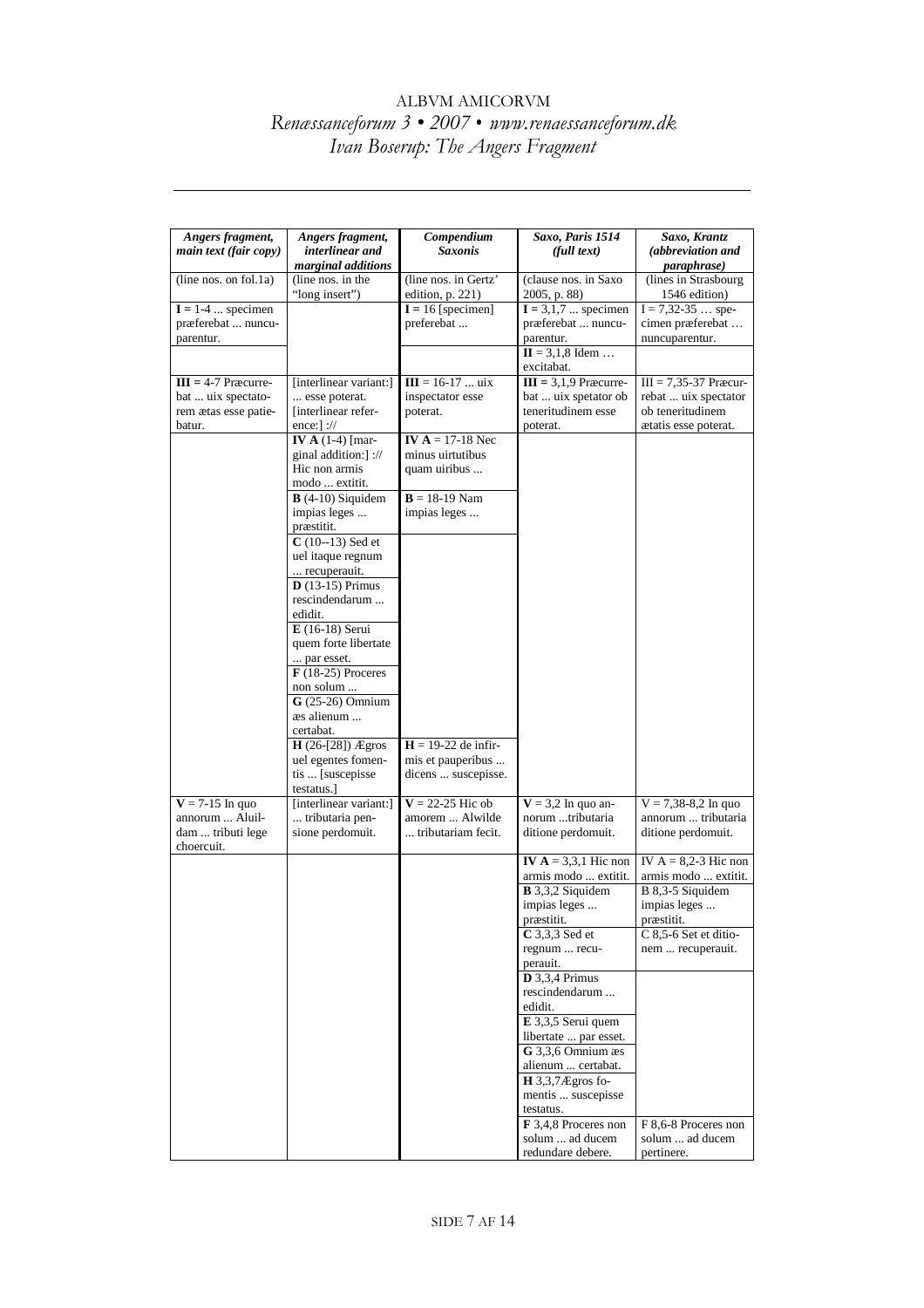*Fig. 3. [Previous page] The sequence of the clauses of part of the biography of King Scioldus. In addition to showing the two different placements of the "long insert" (III-IV-V and III-V-IV), columns 2 and 4 show the diverging sequences of clauses (IV F-G-H, and IV G-H-F) within the text of the "long insert", as well as the solitary addition (clause II) attested in the medieval vulgate but omitted by Krantz, like IV D-E-G-H.* 

However, it appears from fig. 3 that while it is correct that Krantz**'s** manuscript had the same sequence of the clauses of the Scioldus biography as the Paris edition, the *Compendium* brings the clauses IV A-B-H in the same sequence as that explicitly suggested by the Angers fragment. As quoted above from the annotation *ad loc.* of Saxo 2005, the intended point of insertion of the marginal addition is clearly indicated in the Angers fragment by reference marks.<sup>8</sup> Thus, if it was not Saxo but rather a scribe or "editor" who was responsible for the archetype of the medieval Saxo vulgate, he must have overseen the reference mark and included the marginal addition in his copy or his new edited version, respectively, at the location where it has been argued that the general layout of the page in the Angers fragment (not the reference marks) suggests that it should be inserted, that is, after the clause denoted "V" in fig.  $3<sup>9</sup>$  On the other hand, if we follow the codicological model of Saxo 2005, and the person responsible for [x] was none other than Saxo himself, he must have decided to overrule his own earlier reference mark because he found that an arrangement could be achieved (III-V-IV

 $8$  Crucial in this context is the issue (not raised in Saxo 2005) of the authorship of the reference marks ("://", repeated in-text and where the insert starts), since no modern ink analysis has yet been carried out on the Angers fragment. However, it seems clear enough that it must be the author of the interlinear and marginal variants and additions, that is, Saxo himself, since in two other cases, similar reference marks appear in the Angers fragment, in situations that are comparable to that of the "long insert". In one case (1b, line 5), they link a variant inscribed in the margin to the appropriate place in the main text; in the other (2b, line 5), they link not a variant but a true textual addition to the main text, like the reference marks related to the "long insert". Additionally, in the case of the "long insert", there are in fact two "reference marks", since the insert is introduced by an oversize "S", which Sofus Larsen (76) expands as *supplenda* or *supplementum*, while Bruun (1879a, 2) had interpreted it as a paragraph sign ("et større Tegn som et Paragraftegn"). On balance, it seems that both sets of "reference marks" that designate the correct location of the "long insert", although one of them is redundant, are imputable to Saxo.

<sup>&</sup>lt;sup>9</sup> Rathsach 1920, 120, follows a suggestion of Holder-Egger 1889, 150, to the effect that a scribe copying the first page of the Angers fragment could well have interpreted the curving lines that separate the long marginal addition from the main text and from the interlinear variant below the last line of the main text, as an invitation to insert the marginal addition after the last line of text on the page, in this way achieving the sequence of clauses of the medieval Saxo vulgate, see fig. 3. Sofus Larsen (78) has objected that such a scenario implies that the scribe had a very low IQ ("maatte være meget ringe begavet").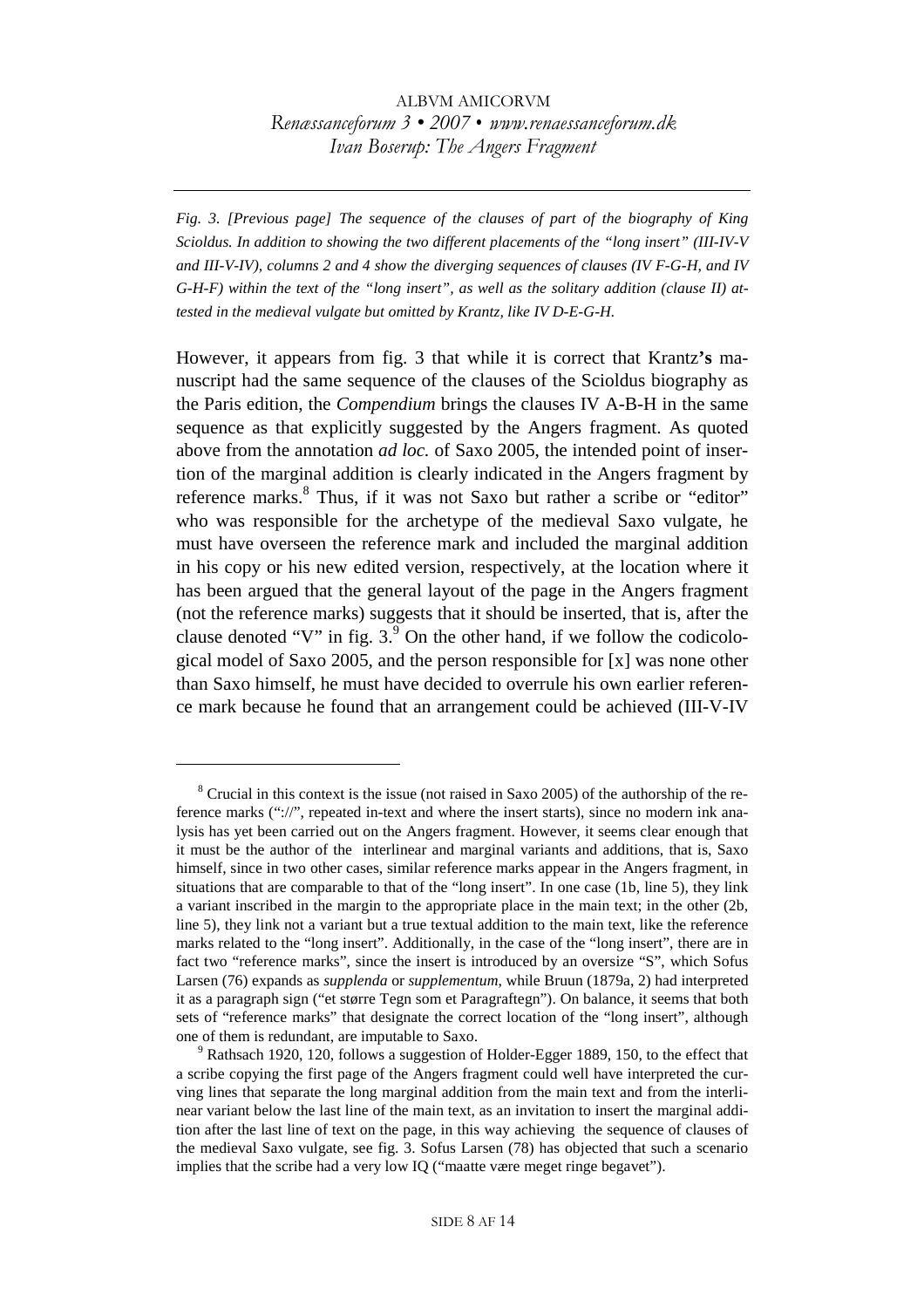and IV G-H-F) that was preferable to the one that had come out of his initial and hasty composition of the marginal addition (III-IV-V and IV F-G-H).<sup>10</sup>

If one derives the *Compendium* from [y] (the descendent of [x]), as done in Saxo 2005, one must conceptualize in [y] (or a descendent of [y]) a codicological situation of the Scioldus biography that was analogous to that of the Angers fragment insofar as it resulted in two different insertion points of the "long insert", but with inverted default values: the insertion point reproduced by the common tradition of Krantz and the Paris edition (the medieval vulgate, [x]) must in [y] have been the straightforward one, reproducing [x]'s final choices and changes, while the author/abbreviator of the *Compendium*, when confronted with [y] (or a descendent of [y]), must have chosen to recompose the Scioldus biography. But in so doing, according to this hypothetical and highly improbable scenario, the author of the *Compendium* recreated the same sequence of clauses as that which Saxo had clearly suggested in the manuscript of the Angers fragment – yet to which the author of the *Compendium* had no access, according to the *stemma* of Saxo 2005.<sup>11</sup>

#### **4. The "third hand"**

 $\overline{a}$ 

It seems hazardous to posit that the author/abbreviator of the *Compendium* reinvented a sequence that had been clearly recommended in the Angers fragment but was later discarded by Saxo and hence by the tradition to which his exemplar belonged. The reason given in Saxo 2005 for assigning the exemplar of the *Compendium* to the medieval vulgate [y] is the following (Saxo 2005, 44, with my expansions in square brackets):

There is no reason to believe that the copy of Saxo used by the author [of the *Compendium*] was the manuscript to which [the Angers fragment] belonged, a claim that has actually been made [by Rathsach 1920] (see Leegaard Knudsen 1989).

 $10$  Saxo, considered as the author of [x], deviated in many instances from his own Angers draft. Besides stylistic and linguistic changes, and in addition to the overall sequence of the "long insert", fig. 3 displays the reshuffling of the sequence of the last three clauses (IV G-H-F) of the "long insert", and the addition of clause II. Regarding the latter, Sofus Larsen has suggested (1925, 80-83) that it was present in the Angers fragment, in that part of the long insert that has been cut away, and that later in the tradition it was by error transposed to its present location. However, if one considers Saxo's way of composing portraits of kings and heroes, as evidenced by the Angers fragment, it seems unnecessary in this passage to restore so strict a logic as that implied by Larsen's undocumented scenario.<br><sup>11</sup> To the general improbability of such an event can be added (as pointed out by Sofus

Larsen, 1925, 77) that the sequence of clauses suggested in the Angers fragment and attested in the *Compendium* is less logical than the sequence that is found in the medieval vulgate (Krantz and the Paris edition). The point should not be pressed, as mentioned in the previous footnote.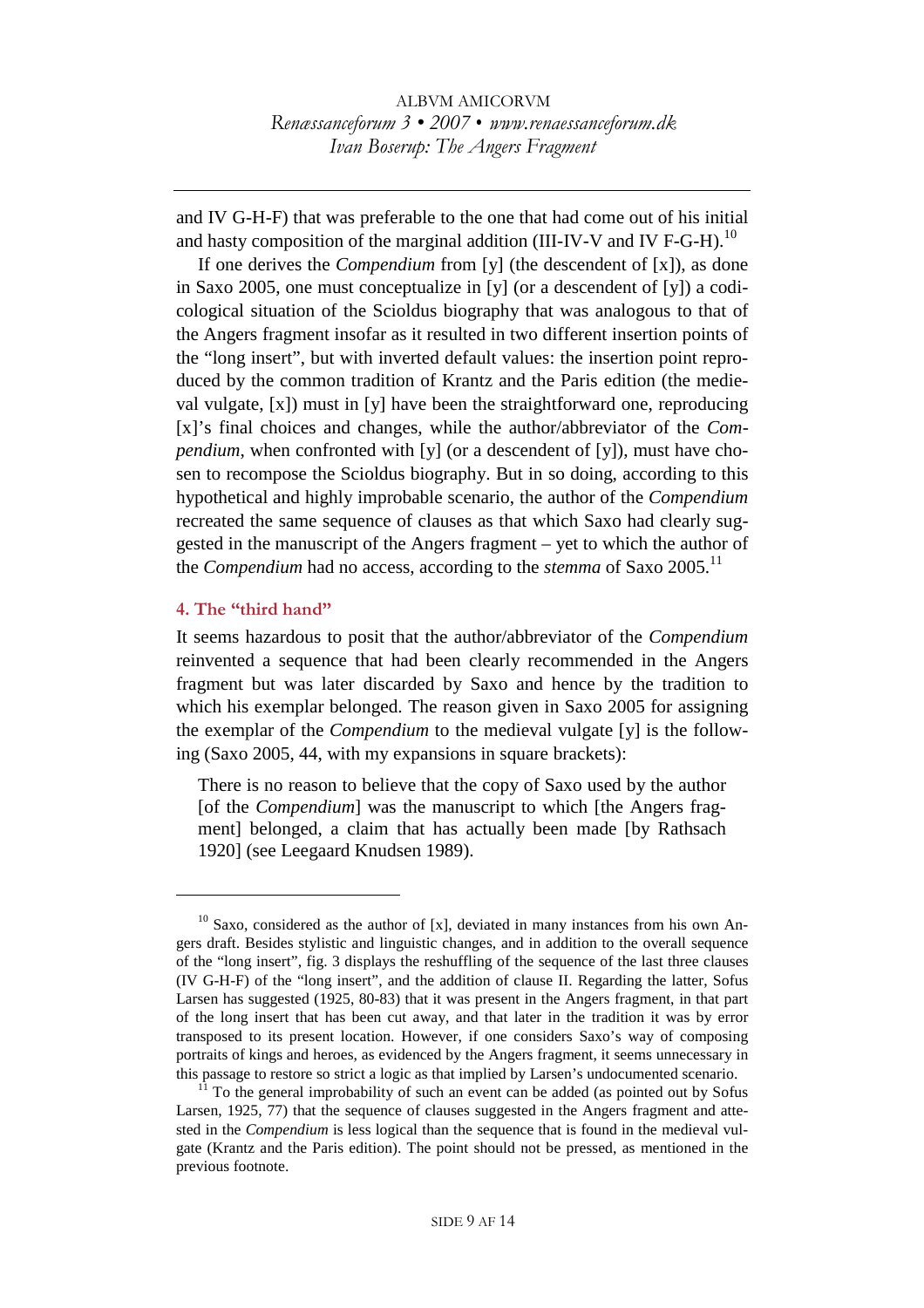It is true that Leegaard Knudsen 1989 has questioned the circumstantial evidence that Rathsach in 1920 adduced to the effect that the annotations of the "third hand" of the Angers fragment should be attributed to none other than the author/abbreviator of the *Compendium*, but the identity of the "third hand" is only one aspect of the issue at stake, and a minor one. The context of Leegaard Knudsen's investigation of the identity of the "third hand" was a study of Saxo's medieval readership or *Nachleben*, not a study of the textual history of Saxo, and the result of his critical review of Rathsach's paper concerning the "third hand" was that its annotation in the Angers fragment is not linked to unique or remarkable expressions in the *Compendium*, and that it therefore does not match what one would expect an abbreviator like the author of the *Compendium* to annotate: the notes of the "third hand" are simply typical of any ordinary medieval reader, according to Leegaard Knudsen. Whether one finds Leegaard Knudsen's rebuttal of this part of Rathsach's paper convincing or not, it is clear that Leegaard Knudsen did not challenge the general premise underlying Rathsach's investigation of the identity of the "third hand", that is, that the *Compendium* (its tradition) derives from the Angers manuscript. This point was made in 2006 by Riis, whose 1977 theory had been rejected by Leegaard Knudsen (1994, 42) with reference to his earlier paper (Leegaard Knudsen 1989). Riis writes: "Leegaard Knudsen hat Anhaltspunkte für die Hypothese anführen können, dass die "dritte Hand" im Angers Fragment nicht die Hand des Epitomators ist. Dadurch ist aber nicht bewiesen, dass das *Compendium Saxonis* nicht auf die durch das Angers Fragment vertretenen Fassung zurückgeht." (Riis 2006, 38, note 40).

Riis's reply only establishes the possibility that the *Compendium* derives from the manuscript of which the Angers fragment is a part. However, Riis could have gone a step further and mentioned the positive arguments for a direct connection Angers-*Compendium*. They have been stated by Rathsach but were by-passed by Leegaard Knudsen 1989, for the reason stated above. As a matter of fact, besides the issue that has been dealt with above (the identical sequence of the clauses of the biography of King Scioldus), Rathsach adduces three other pieces of evidence, likewise unrelated to any actions of the "third hand". Twice, Rathsach has observed, a sign which in the Angers fragment should obviously mean "or" (Latin *uel*, introducing interlinear variants, see fig. 3, *passim*) has become "*et*" in the *Compendium*, mistaken for an abbreviation of "and", and ruining the Latin as well as the sense of the passage (Rathsach 1920, 120-122).<sup>12</sup> Furthermore, the prepositional

<sup>12</sup> Saxo, GD 1,3,3(2),7 *egros uel egentes* (the Angers fragment) has become *de infirmis et pauperibus* (*Comp*.), while the Paris edition has *ægros* (not in Krantz); 1,3,1,9 *uel quo-*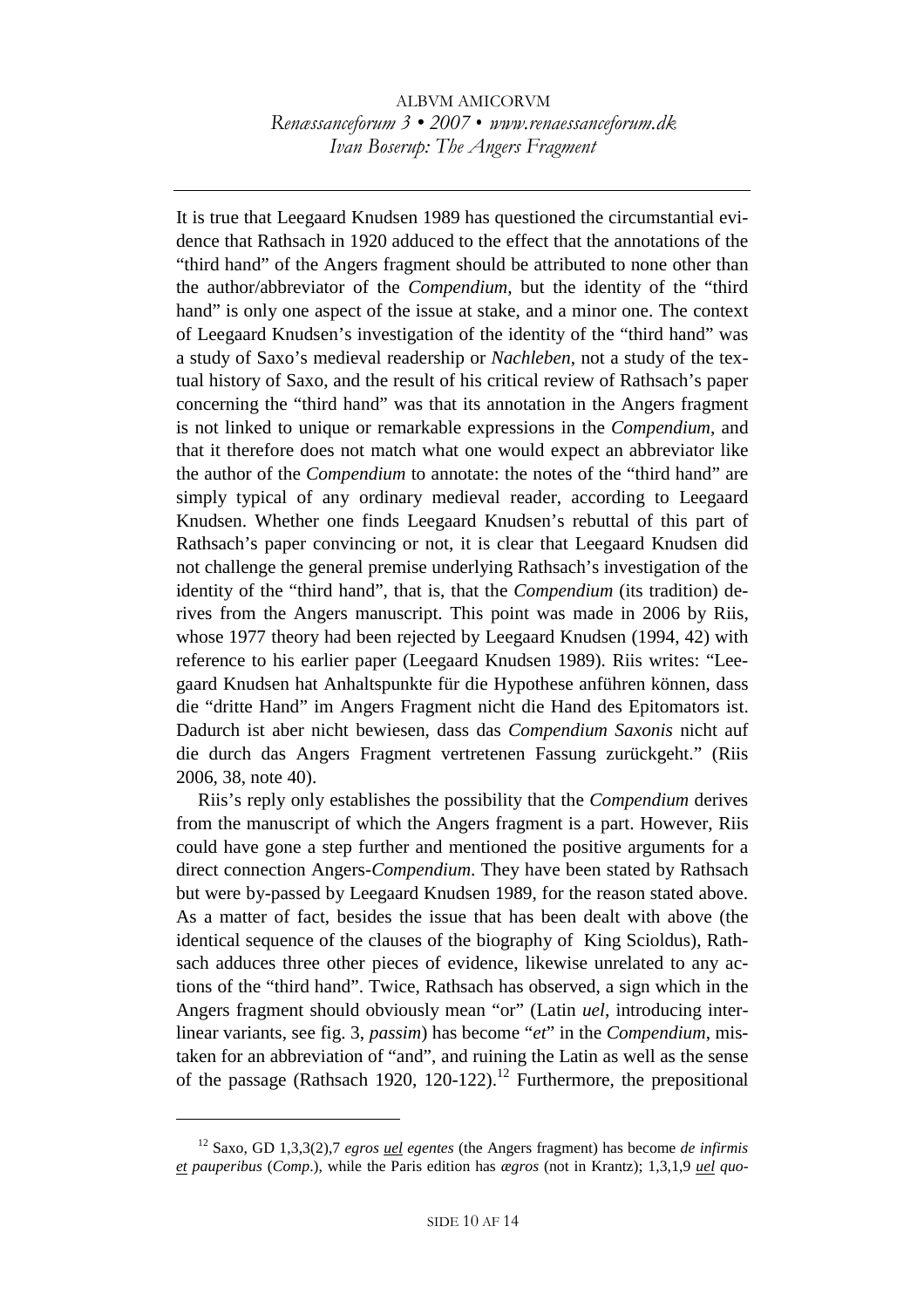expression (*per omnia ... exempla*) found in a stylistic variant to a sentence that is differently worded in both the fair copied main text of the Angers fragment and in the Paris edition seems to have triggered the adverbial expression *per omnia* found in the *Compendium*. 13

To summarize and formalize, the *Compendium* represents a separate branch of the tradition of the Angers manuscript:  $14$ 



*Fig. 4. Suggested modification of the stemma of Saxo 2005.* 

This codicological adjustment probably has no immediate consequence for the text established in Saxo 2005, that is, the text of [x]. But it follows that it is quite legitimate to do what Riis has endeavoured to do in 1977 and again in 2006, that is, to try to reconstruct certain aspects of the lost parts of the Angers manuscript by analyzing the manuscript tradition of the *Compendium*, and to compare the outcome of such an investigation with the medieval Saxo vulgate attested by the Paris edition. It is clear that insofar as there are cases where the *Compendium* and the medieval Saxo vulgate have readings that differ but - *ceteris paribus* - are equally "saxonian" and acceptable, such cases can confirm the assumption that the author/abbreviator of the *Compendium* did not, at some point, switch over to a manuscript belonging to the medieval Saxo vulgate ([y]). No matter whether such data concerns textual passages or the book division, they may have an impact on our understanding of Saxo.

*rum uix spectator ... esse poterat* (the Angers fragment, an interlinear variant) has become *et quorum ... uix inspectator esse poterat* (*Comp*.), while the Paris edition has *quorum uix spectator ... esse poterat*. 13 Saxo, GD 1,4,1,3 *ita paternas virtutes redoluit* (the Angers fragment and the Paris

edition). The Angers fragment's marginal variant reads ... *per omnia virtutis paternæ exempla decurrens ...*, and the *Compendium* has *per omnia patrem in virtutibus imitabatur*. This is of course only circumstancial evidence: adverbial "*per omnia*" is not an uncommon

<sup>&</sup>lt;sup>14</sup> See the *stemma* in Boserup 1981, 10, reproduced by Riis 2006, 35.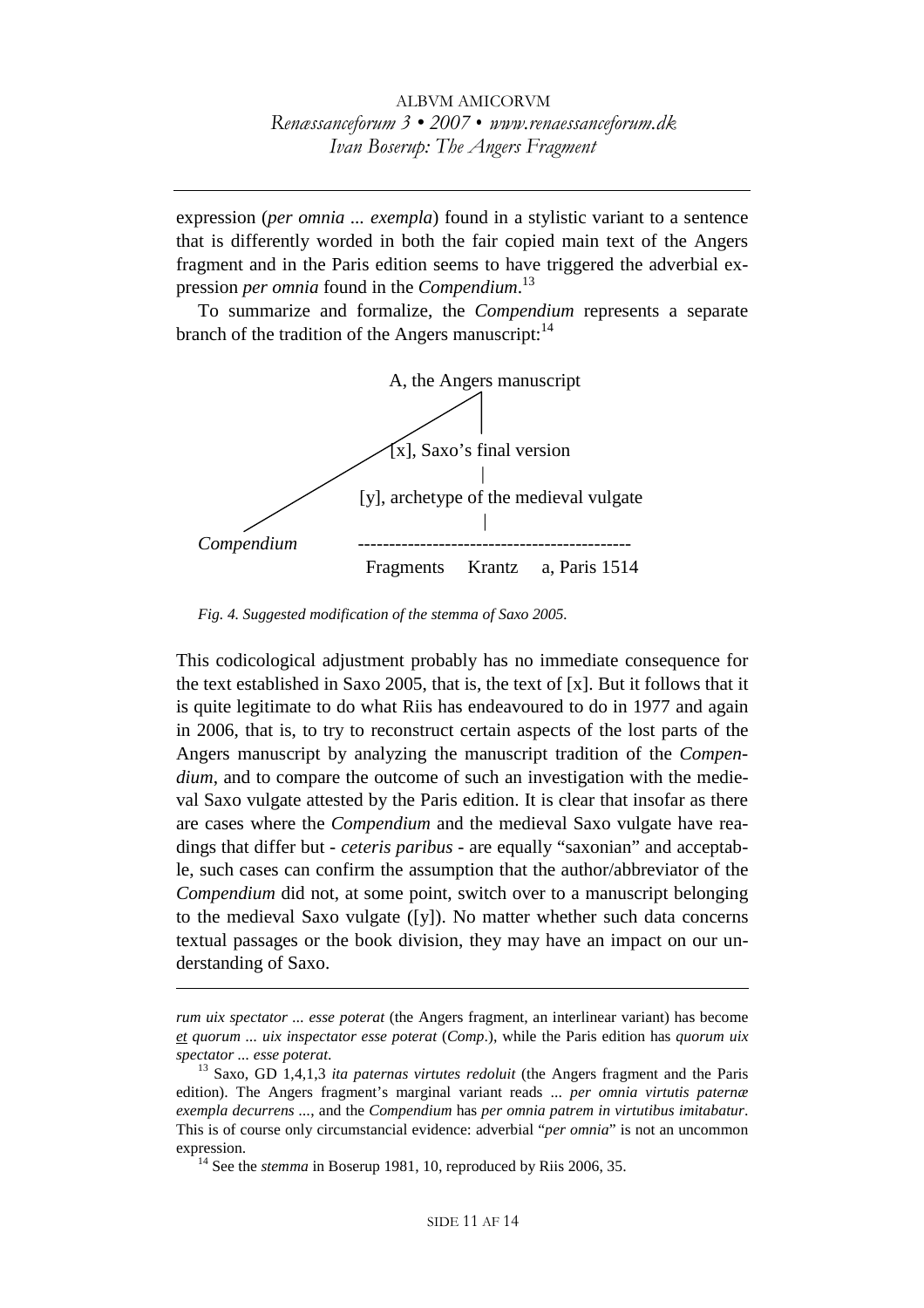#### **5. Saxo: One or Many?**

The second issue mentioned above is of a different nature than the codicological one discussed up to this point. How should one interpret the textual and macro-structural differences between the *Compendium* tradition and the medieval Saxo vulgate? In this matter, it seems that it is Riis who jumps to unwarranted conclusions. Paraphrasing his own rebuttal of Leegaard Knudsen cited above, one can say that Riis has put forward arguments to the effect that the book division found in the Paris edition can be related to what he calls a "kirchenfreundlichere Betrachtungsweise", assigned in 1977 to Christiern Pedersen in the early sixteenth century, but in 2006 to a thirteenth century editor who did not understand the "hochideologische ursprüngliche Bucheinteilung" of the real Saxo. Nevertheless, he has not thereby proved that Saxo himself, around the year 1200, could not under any circumstances have devised the book division of the *Gesta Danorum* that is attested in the Paris edition, no matter how "hochideologisch" a macro-structure he may previously (in the Angers manuscript) have managed to infuse into the overall structure of his work. Leegaard Knudsen (1994, 43) has maintained that the book division of the Paris edition "makes sense", and Riis (2006, 39) agrees that it does helpfully subdivide Saxo's narrative.

It is time to abandon the idea that Saxo necessarily conceived only one master plan for his *Gesta Danorum*. The most salient aspect of the Angers fragment, when viewed as an author's autograph draft, is openness, experimentation**,** and indecision. It is clear that on the micro-level (embellishment of single sentences and enhancement of biographical traits) Saxo reworked his book, again and again. The "long insert" of the Angers fragment shows how the character and mission of any of Saxo's protagonists (here King Scioldus) can change fundamentally through the simple addition of a series of commonplaces about good government and patriotism. Why should Saxo not also have redrawn a number of times the borders between some of his books, as they gradually expanded and partially changed character, before finally settling on the book division transmitted by the medieval vulgate?

To conclude, it should be possible, after the publication of Saxo 2005, to achieve a substantial consensus among current Saxo scholars concerning the basic issues of Saxo's textual transmission. All that is required is that Riis give the Paris edition the benefit of the doubt as non-manipulated Saxo, and that Leegaard Knudsen and Friis-Jensen reconsider the arguments advanced by Rathsach regarding the relationship between the Angers fragment and the archetype of the *Compendium Saxonis*.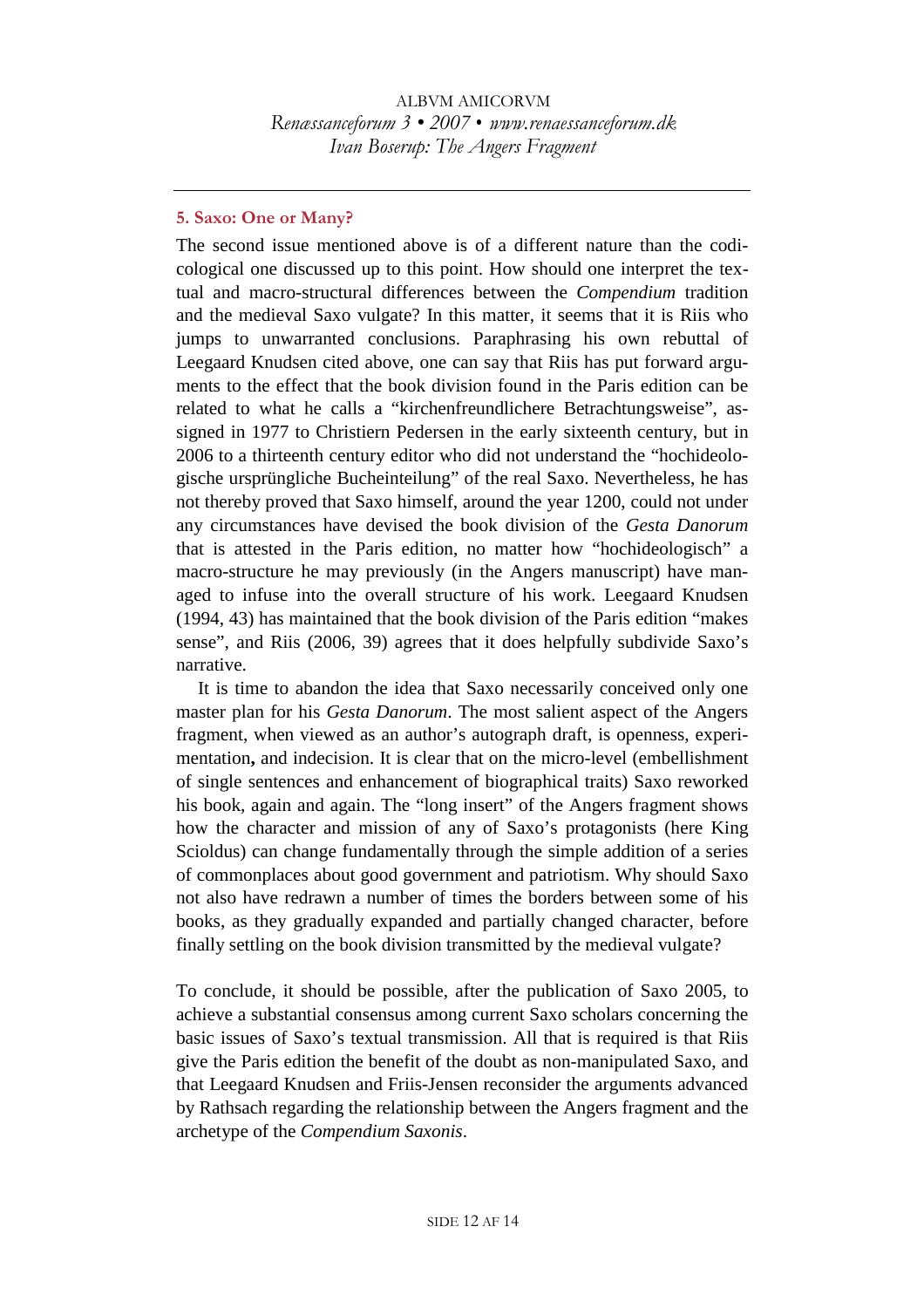#### **Works cited**

- Boserup, Ivan 1981, "The Angers Fragment and the Archetype of Gesta Danorum", Friis-Jensen 1981, 9-26.
- Bruun, Christian (ed.) 1879a, *Angers-Fragmentet af et Haandskrift af Saxo Grammaticus. Med en Indledning / Fragmentum codicis membranacei Historiæ Danicæ Saxonis Grammatici antea in Bibliotheca Municipali Andegavensi, nunc in Bibliotheca regia Hafniensi,* Copenhagen. (Lykønskningsskrift til Kjøbenhavns Universitets ved dets Firehundredeaars Stiftelsesfest fra Det store kongelige Bibliothek).
- Bruun, Christian (ed.) 1879b, *Det i Angers fundne Brudstykke af et Haandskrift af Saxo Grammaticus, Udgivet i fotolithografisk Facsimile af det kongelige danske Videnskabernes Selskab*, Copenhagen.
- Friis-Jensen, Karsten (ed.) 1981, *Saxo Grammaticus: A Medieval Author Between Norse and Latin Culture*, Copenhagen.
- Friis-Jensen, Karsten 1989, "Maximus Pontifex in Saxo Grammaticus", *Cahiers de l'Institut du moyen-âge grec et latin (Université de Copenhague)* 59, 323-357.
- Gertz, Martin Clarentius (ed.) 1918, "Saxonis Gesta Danorum ab incerto auctore in compendium redacta et continuata", *Scriptores minores historiæ Danicæ medii ævi ex codicibus denuo recensuit M. Cl. Gertz*, I , 195- 470 (Reprinted 1970, Copenhagen).
- Green-Pedersen, Svend E. a.o. (edd.) 1983, *Profiler i nordisk senmiddelalder og renæssance. Festskrift til Poul Enemark*, Århus (Arusia-historiske skrifter 2), 311-326.
- Holder-Egger, Oswald 1889, "Zur Textkritik des Saxo und Sueno Aggeson", *Neues Archiv der Gesellschaft für ältere deutsche Geschichtskunde* 14, 137-162.
- Kroman, Erik 1971, *Saxo og Overleveringen af hans Værk*, Copenhagen, (*Studier fra Sprog- og Oldtidsforskning* 278).
- Larsen, Sofus 1925, "Saxo Grammaticus, hans Værk og Person", *Aarbøger for nordisk Oldkyndighed og Historie* 3, 15, 1-286.
- Leegaard Knudsen, Anders 1989, "Another Look at the so-called 3rd Hand in the Angers Fragment of Saxo Grammaticus", *Cahiers de l'Institut du moyen-âge grec et latin (Université de Copenhague)* 59, 359-365.
- Leegaard Knudsen, Anders 1994, *Saxostudier og rigshistorie på Valdemar Atterdags tid*, Copenhagen (*Skrifter udgivet af Institut for Historie ved Københavns Universitet* 17).
- Linton, Michael 1983, "Christiern Pedersens Saxo", Green-Pedersen 1983, 311-326.